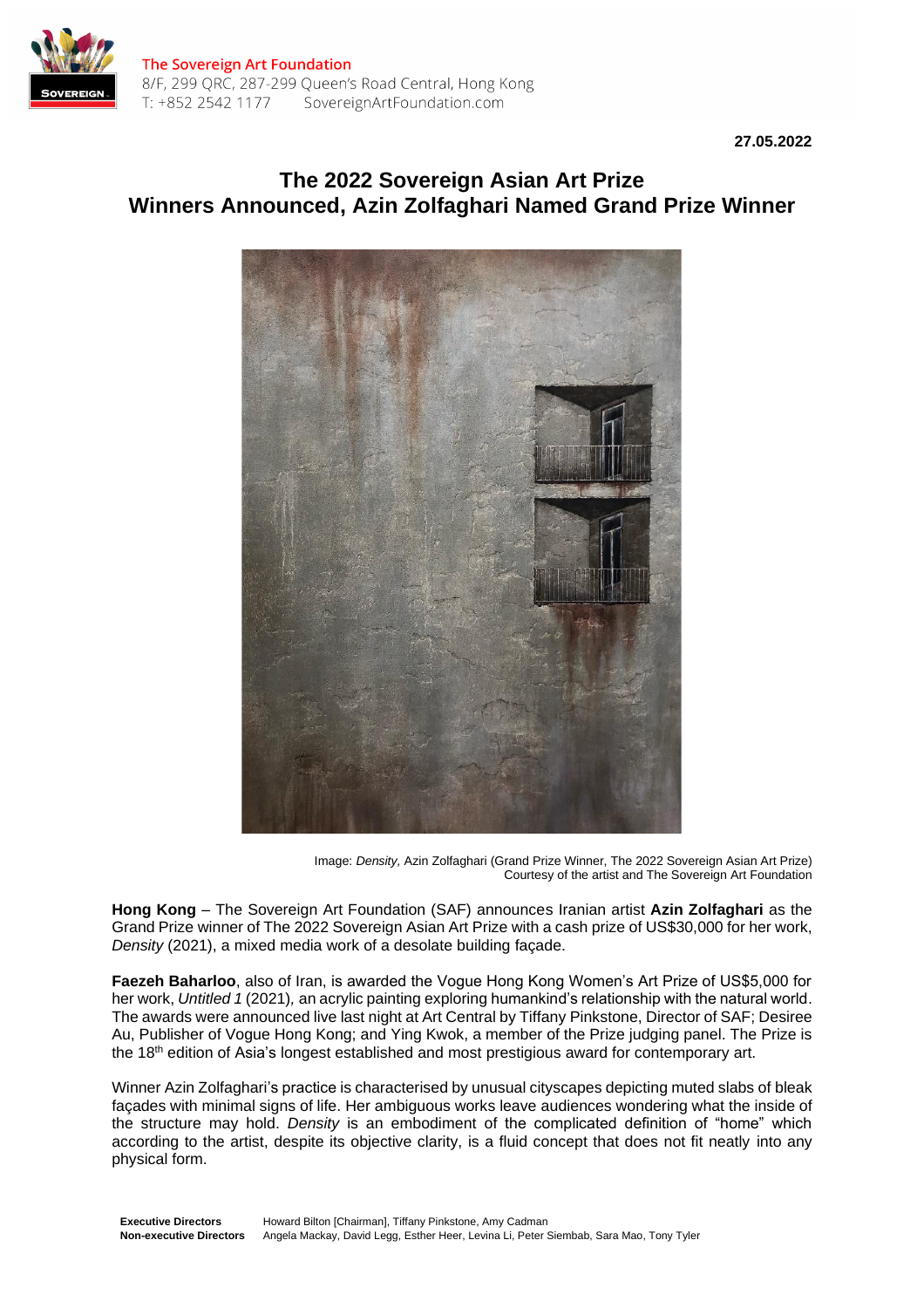

Zolfaghari was nominated into The Prize by Maryam Kuhestani, a member of the Prize nominating board.

Zolfaghari said of her win:

*"I am very excited to receive this award. It is an important and noteworthy moment for me as I have not exhibited outside of Iran before. I am thrilled that the message of my work has resonated with the judging panel. This award has also prepared me for challenges ahead – it's a good stimulus for me to trust and persevere in my practice.*

*My work can be briefly summarised in two themes: insecurity and passivity. The country that I live in does not allow me to have complete security. Social, political and economic security is something that, in its absence or in the possibility of it not being actualized, leads me to paint a city empty of human beings – a city in which human beings have been forced to choose isolation, suffocation and repression.*

*I would like to thank the dear judges who considered my work worthy of receiving the award. Finally, thank you to my kind nominator, Maryam Kouhestani, for introducing me to this great initiative!"*

The Finalists Exhibition is currently being presented at Art Central in the Hong Kong Convention and Exhibition Centre, through 29 May 2022. All artworks, except Zolfaghari's, are available for sale via auction (closing at **6pm HKT** on **29 May 2022**) or can be purchased immediately at a fixed price, either in person at Art Central or by contacting sales@sovereignartfoundation.com. Auction details and artwork prices are available on SAF's [website.](https://www.sovereignartfoundation.com/art-prizes/2022-edition/) Proceeds are split evenly between the artists and SAF's charitable programmes for disadvantaged children.

Visitors are invited to cast a vote for their favourite artwork, the most popular of which will be awarded the Public Vote Prize of US\$1,000. Online votes can also be cast on SAF's [website](https://www.sovereignartfoundation.com/art-prizes/2022-edition/) until 6pm HKT on 29 May 2022. The winning artist will be announced on 2 June 2022 on SAF's social media channels.

A board of 76 independent art professionals nominated artists from 27 countries into The Prize. The finalists from 16 countries and territories were shortlisted by a judging panel including writer, curator, and museum director, **David Elliott**; artist, curator, and actress, **Karena Lam**; artist and winner of The 2021 Sovereign Asian Art Prize, **Li Binyuan**; and Senior Curator, Digital and Heritage at Tai Kwun, **Ying Kwok**. The panel was joined by **Maria Mok**, Museum Director of the Hong Kong Museum of Art, for the second round of judging as a Hong Kong-based representative.

#### **END**

#### **The 2022 Sovereign Asian Art Prize Finalists Exhibition**

Exhibition Partner: Art Central Women's Art Prize Partner: Vogue Hong Kong Cultural Partner: Sutton Media Partner: CoBo Social Media Partner: Ocula Media Partner: The Artling<br>
Media Partner: The Art and Market Media Partner: Digital Partner: Art World Database

**Visiting Information** 

Presented by: The Sovereign Art Foundation [Click here](https://www.sovereignartfoundation.com/art-prizes/2022-edition/) for full list of participating artists.

**Venue: Art Central, Hong Kong Convention and Exhibition Centre, 1 Harbour Road, Wan Chai, Hong Kong** Exhibition period: 26 – 29 May 2022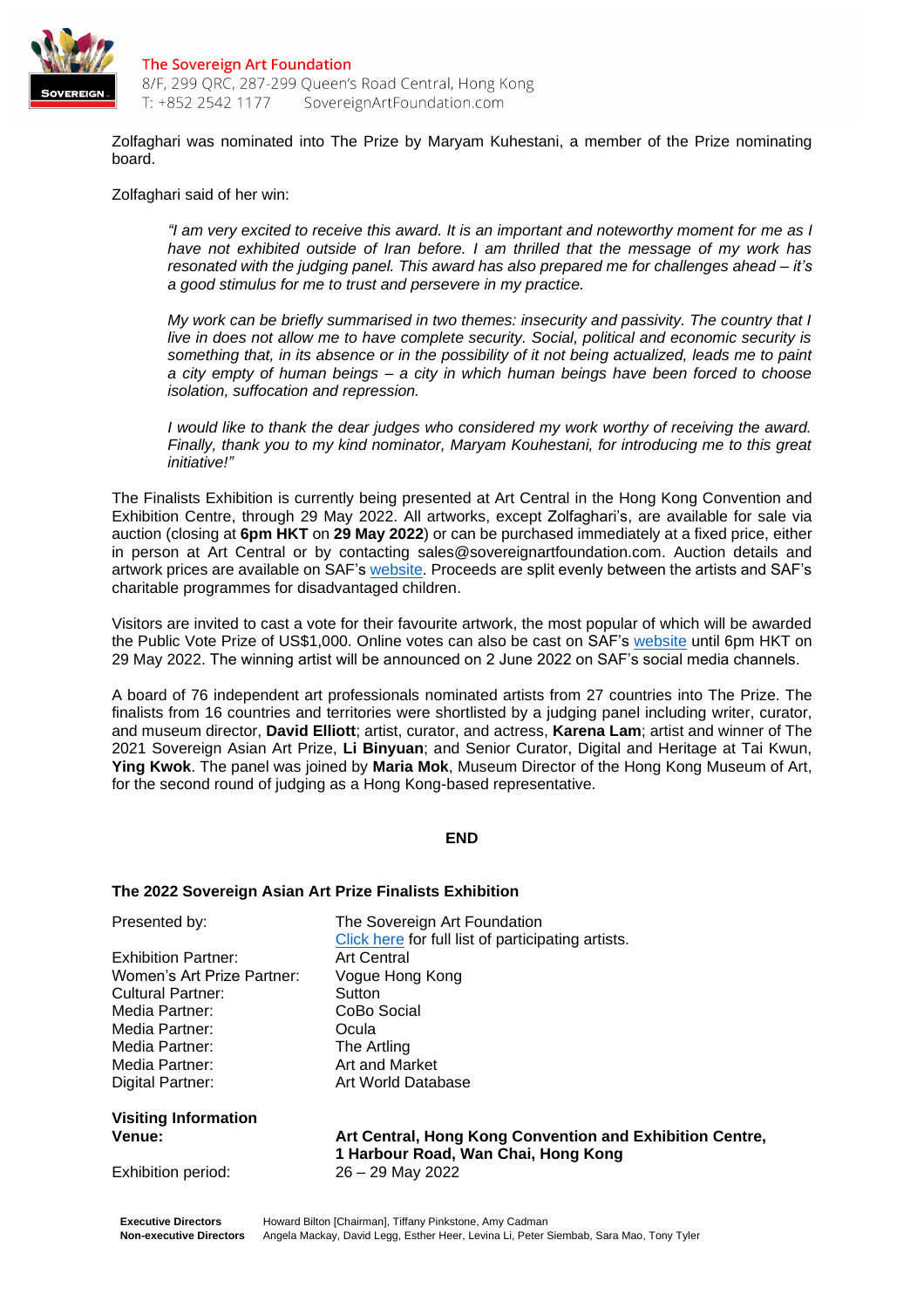

#### The Sovereign Art Foundation 8/F, 299 QRC, 287-299 Queen's Road Central, Hong Kong SovereignArtFoundation.com T: +852 2542 1177

Opening hours: Thursday, 2 – 8pm Friday and Saturday, 11am – 7pm Sunday, 11am – 6pm Exhibition admission: Tickets required, [click here](https://artcentralhongkong.com/visit/) for more information

### **Press Enquiries**

Gigi Tam [gigi@suttoncomms.com](mailto:gigi@suttoncomms.com) (+852) 2528 0792

Beth Corner [Beth@SovereignArtFoundation.com](mailto:Beth@SovereignArtFoundation.com) (+852) 2542 1177

### **Press Kit**

[Click here](https://egnyte.suttoncomms.com/fl/VTmATU4d2W?web=1&wdLOR=c3A7E87F9-0D74-4BB8-ABEC-A3A08379195A) to view and download a full press kit with high-resolution artwork images, bios, portraits and factsheet. *All images please credit the artist and The Sovereign Art Foundation*.

**Facebook:** SovereignAsianArtPrize **Instagram: @**sovereignasianartprize

#SovereignArtFoundation #SAAP2022